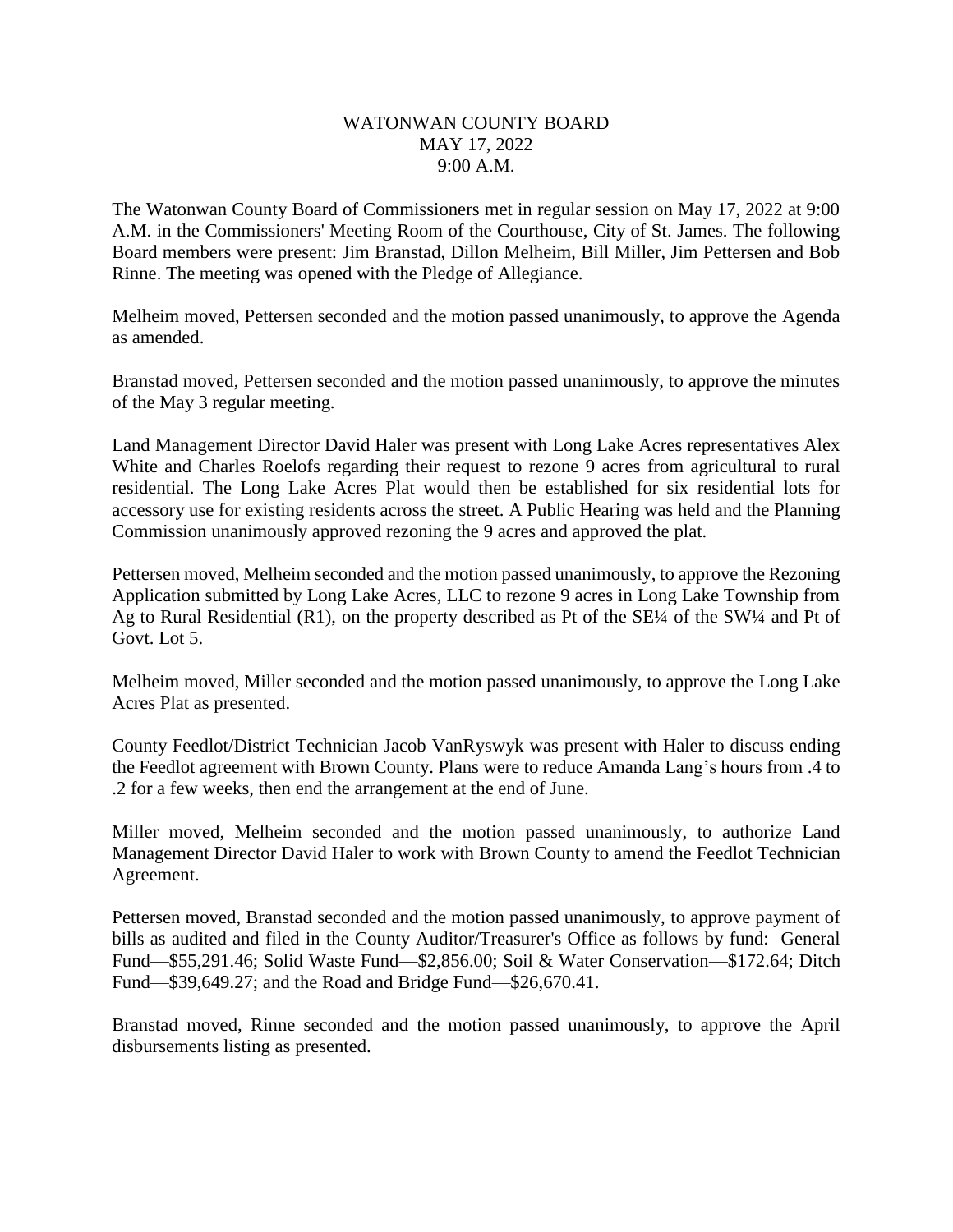County Sheriff Jared Bergeman was present to review the sale of confiscated vehicles and the proposal to use the funds to purchase new equipment. He reviewed quotes for new Lidar (lazer radar) of \$2,125.00 and \$2,168, two portable breath testers at \$595.00 each, and two Armer radios at \$4,427.25 each.

Mehlheim moved, Pettersen seconded and the motion passed unanimously, to approve accepting the quotes from Tactical Solutions in the amount of \$2,125.00 plus shipping for the purchase of a DragonEye Lidar System, from Intoximeters in the amount of \$1,190.00 for the purchase of two Alco-Sensor IV portable breath testers, and from Alpha Wireless in the amount of \$8,854.50 for the purchase of two APX6500 Armer Radios.

Melheim moved, Rinne seconded and the motion passed unanimously, to authorize the Sheriff's Department to put an abandoned '94 Chevy van up for auction.

County Ditch Inspector Carrie Schultz was present for discussion on needed drainage repairs. There has been difficulty in getting a contractor to do the smaller jobs. It was recommended to get the affected landowners involved.

Public Works Director Teal Spellman was present to review items for the Board's consideration.

Branstad moved, Rinne seconded and the motion passed unanimously, to approve the training request submitted by Teal Spellman.

Spellman reviewed the State bid for a Bobcat Loader. It is on the equipment list for 2023, but some of the equipment budgeted for 2022 won't be available, so she requested to move it up a year, with the trade in of a 2002 unit. After discussion, Commissioner Melheim requested a second bid, as well as a comparison between wheels and tracks.

Melheim moved, Miller seconded and the motion passed unanimously, to approve a Drainage Tile/County Road Crossing Agreement with Audrey Unruh to place a 12-inch drainage tile across the right-of-way of CSAH 19, located in Section 25 of Butterfield Township, pending verification of JD 14.

Miller moved, Branstad seconded and the motion passed unanimously, to approve issuing a County On-Sale, Off-Sale and Sunday Liquor License to South Fork Golf, LLC, Scott Greenseth.

The following quotes were received for office furniture for the Land Management offices:

| VENDOR                       | <b>AMOUNT</b> |
|------------------------------|---------------|
| River Bend Business Products | \$4,546.00    |
| Lorell                       | \$7,520.10    |

Pettersen moved, Miller seconded and the motion passed unanimously, to approve accepting the quote of River Bend Business Products in the amount of \$4,546.00 for the purchase of office furniture.